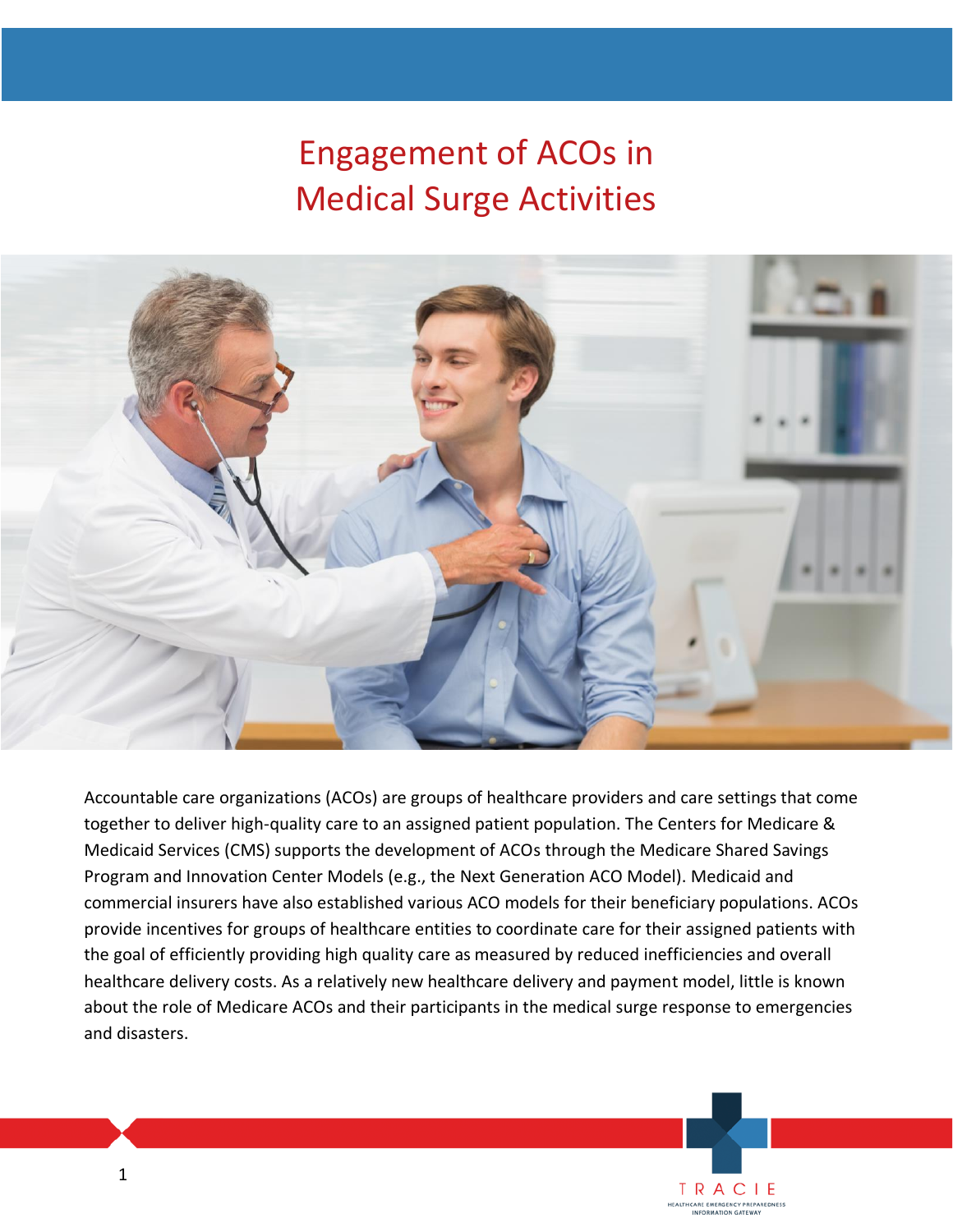The U.S. Department of Health and Human Services, Office of the Assistant Secretary for Preparedness and Response (ASPR) Technical Resources, Assistance Center, and Information Exchange (TRACIE) conducted interviews with representatives from five Medicare ACOs to learn about their perceptions about the role of their ACO and its participants in supporting the health and medical response to disasters and emergencies. While interviews were limited to leaders of Medicare ACOs, it is expected that many of the issues discussed also apply to Medicaid and commercial insurance ACOs.

**Additional Resources**

- **[Medical Surge and the](https://files.asprtracie.hhs.gov/documents/aspr-tracie-aco-report-final.pdf)  [Role of Accountable Care](https://files.asprtracie.hhs.gov/documents/aspr-tracie-aco-report-final.pdf)  [Organizations](https://files.asprtracie.hhs.gov/documents/aspr-tracie-aco-report-final.pdf)**
- **[Medical Surge and the](https://files.asprtracie.hhs.gov/documents/aspr-tracie-aco-medical-surge-one-pager-final.pdf)  [Role of Accountable Care](https://files.asprtracie.hhs.gov/documents/aspr-tracie-aco-medical-surge-one-pager-final.pdf)  [Organizations Summary](https://files.asprtracie.hhs.gov/documents/aspr-tracie-aco-medical-surge-one-pager-final.pdf)**

TRACIE HEALTHCARE EMERGENCY PREPAREDNESS<br>INFORMATION GATEWAY

The following questions and answers can help ACOs, healthcare coalitions, and other community response partners collaborate on and support each other's preparedness and response efforts.

# **Resources for ACOs**

**Who should ACO leadership and ACO participants contact to express interest in contributing to the community's healthcare system emergency preparedness and response activities?**

- If your ACO includes hospitals or other facilities with emergency management staff, consult with those staff to determine whether they are already engaged with:
	- Your local [healthcare coalition](https://www.phe.gov/Preparedness/planning/hpp/Pages/find-hc-coalition.aspx)
	- Your local health department
	- Your local emergency management agency
	- Your local emergency medical services (EMS) agency
- Nearby hospitals (if your ACO participants do not include hospitals)



#### **What steps should my ACO take to improve overall readiness?**

- Provide educational materials and other resources on preparedness to ACO participants, staff, and patients.
- Evaluate risks, hazards, and vulnerabilities within communities served by ACO participants on an ongoing basis and plan how your ACO would respond during likely scenarios.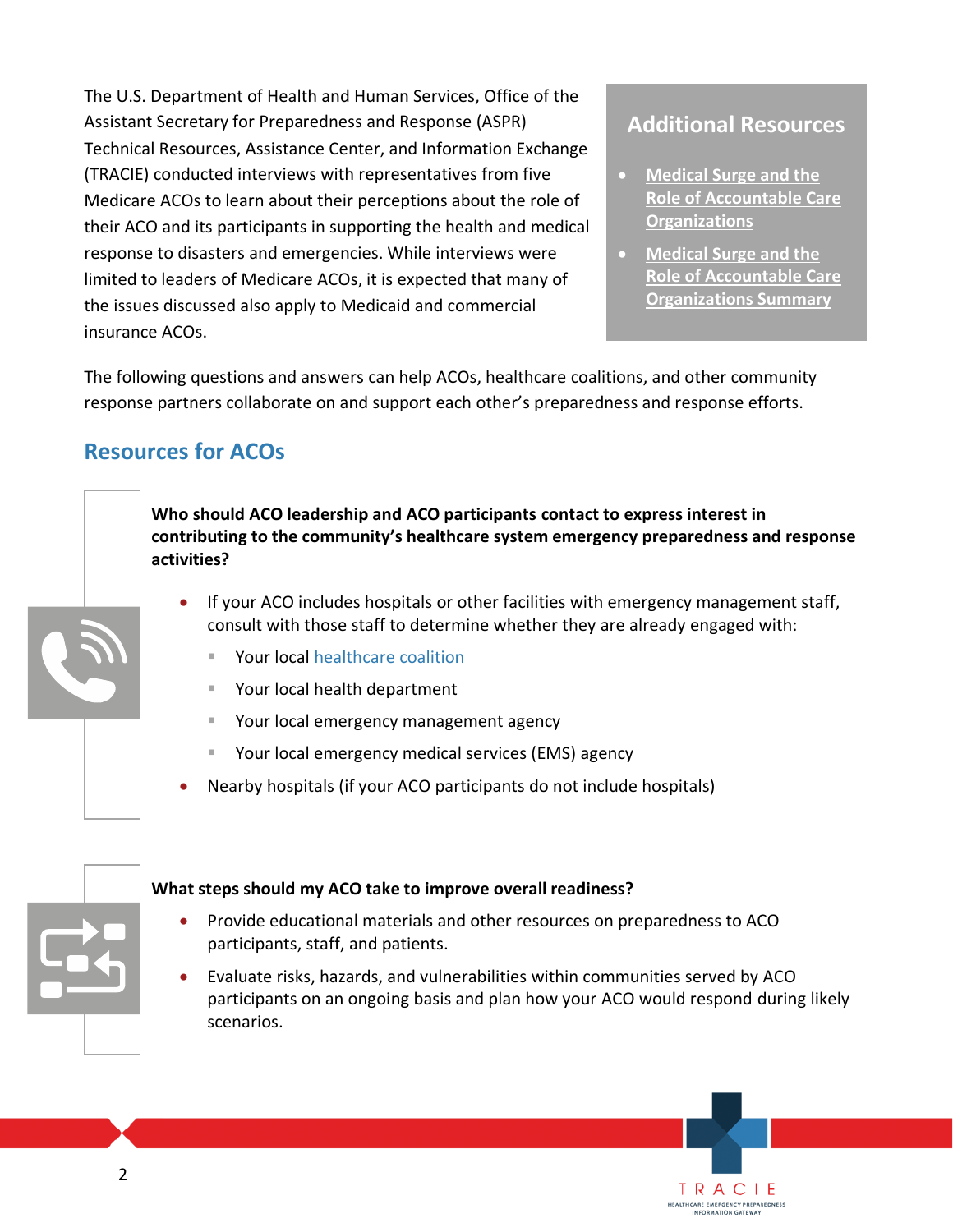- Review existing policies, procedures, or protocols used during normal operations and evaluate their applicability to emergency response operations.
- Develop a plan for communicating with participating clinicians, staff, and other practices during an emergency.
- Ensure your ACO participants are signed up to receive emergency notifications from local preparedness and response partners and agencies and establish a process for sharing this information within the ACO.
- Determine whether your ACO participants are eligible for priority restoration of utilities, Government Emergency Telecommunications Service and wireless priority services, receipt of fuel for generators, and other services.
- Review resources in ASPR TRACIE's relevant Topic Collections and emergency preparedness materials.

# **Relevant ASPR TRACIE Topic Collections**

- **[Continuity of Operations](https://asprtracie.hhs.gov/technical-resources/17/continuity-of-operations-coop-failure-plan/16)  [\(COOP\)/Failure Plan](https://asprtracie.hhs.gov/technical-resources/17/continuity-of-operations-coop-failure-plan/16)**
- **[Emergency Operations](https://asprtracie.hhs.gov/technical-resources/84/emncy-operations-plans-emncy-management-program/1)  [Plans/Emergency Management](https://asprtracie.hhs.gov/technical-resources/84/emncy-operations-plans-emncy-management-program/1)  [Program](https://asprtracie.hhs.gov/technical-resources/84/emncy-operations-plans-emncy-management-program/1)**
- **[Emergency Public Information](https://asprtracie.hhs.gov/technical-resources/79/emncy-public-information-and-warning-risk-communications/77)  [and Warning/Risk](https://asprtracie.hhs.gov/technical-resources/79/emncy-public-information-and-warning-risk-communications/77)  [Communications](https://asprtracie.hhs.gov/technical-resources/79/emncy-public-information-and-warning-risk-communications/77)**
- **[Exercise Program](https://asprtracie.hhs.gov/technical-resources/7/exercise-program/6)**
- **[Hazard Vulnerability/Risk](https://asprtracie.hhs.gov/technical-resources/3/hazard-vulnerability-risk-assessment/1)  [Assessment](https://asprtracie.hhs.gov/technical-resources/3/hazard-vulnerability-risk-assessment/1)**
- **[Incident Management](https://asprtracie.hhs.gov/technical-resources/14/incident-management/1)**
- **[Recovery Planning](https://asprtracie.hhs.gov/technical-resources/18/recovery-planning/16)**
- **[Social Media in Emergency](https://asprtracie.hhs.gov/technical-resources/73/social-media-in-emncy-response/60)  [Response](https://asprtracie.hhs.gov/technical-resources/73/social-media-in-emncy-response/60)**

TRACIE HEALTHCARE EMERGENCY PREPAREDNESS

- **[Training and Workforce](https://asprtracie.hhs.gov/technical-resources/11/training-and-workforce-development/9)  [Development](https://asprtracie.hhs.gov/technical-resources/11/training-and-workforce-development/9)**
- **[Utility Failures](https://asprtracie.hhs.gov/technical-resources/35/utility-failures/27)**

#### **What can ACO participants do to ensure continuity of services after a disaster?**

- Discuss ACO participant emergency and continuity of operations plans with insurers, vendors and suppliers, nearby hospitals, and other key partners to identify potential gaps and establish back-up contact information. If the ACO includes hospitals and other facilities, participating clinicians should consult with their facilities' emergency management staff to learn about these plans.
- Plan for contingency staffing, water/smoke/damage mitigation, and other situations that will allow the healthcare setting to remain open or re-open rapidly following a disaster.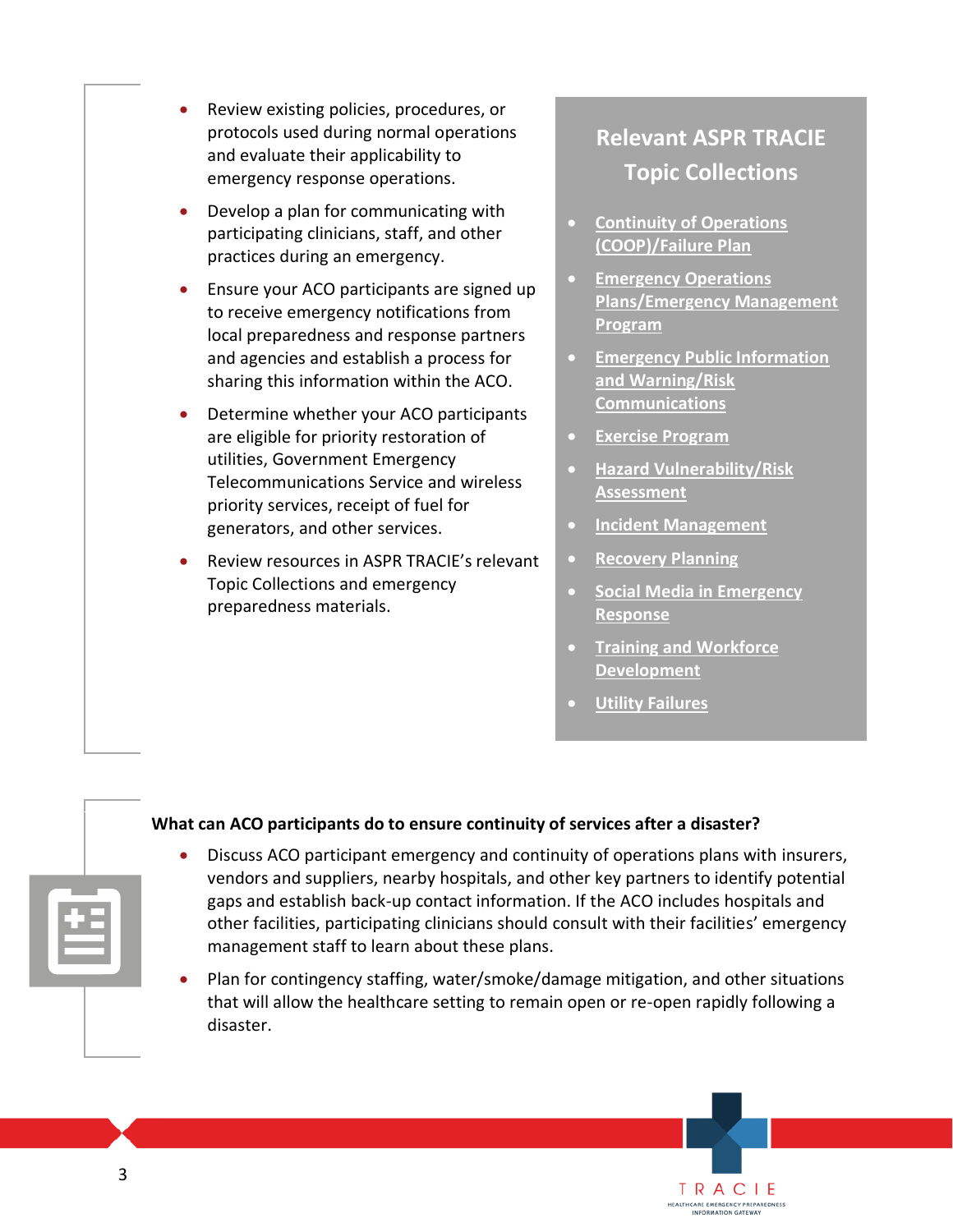- Identify backup systems for critical utility and IT systems used at the ACO participant site, including electronic health records and Web-based recordkeeping systems.
- Plan to secure pharmaceuticals, vaccines, and other temperature-sensitive supplies during a power outage (potentially for multiple days).
- Identify a secondary/alternate location where participating clinicians can continue to serve patients if the practice/facility is in a disaster zone or is damaged and cannot remain open.
- Enhance existing or develop new protocols, procedures, checklists, and guidelines for ACO participant staff to refer to during incidents more likely to occur, such as how to manage power outages or prepare for [severe weather](https://asprtracie.hhs.gov/technical-resources/36/natural-disasters/27) o[r no-notice incidents.](https://asprtracie.hhs.gov/mass-violence#no-notice-incident-tip-sheets)
- Establish emergency practice/facility shutdown procedures and an accompanying process to return to operations.



#### **What training is available to staff across my ACO?**

- If your ACO includes hospitals or other facilities, consult with their emergency management staff to determine what training is offered or required.
- Access free online training on the [incident command system and other emergency](https://training.fema.gov/is/crslist.aspx?all=true)  [management topics](https://training.fema.gov/is/crslist.aspx?all=true) through the Federal Emergency Management Agency's Emergency Management Institute.
- Share information with staff about disaster training available through local [Community Emergency Response Teams,](https://www.ready.gov/community-emergency-response-team) the [Medical Reserve Corps,](https://mrc.hhs.gov/pageviewfldr/About) or [American](https://www.redcross.org/take-a-class)  [Red Cross.](https://www.redcross.org/take-a-class)

#### **What can I gain through my participation in preparedness activities?**

- An enhanced ability to serve patients on a day-to-day and emergency basis. Increased level of readiness for smaller, more common disruptions.
- A culture of preparedness within the ACO and among ACO participant staff and patients.

TRACIE HEALTHCARE EMERGENCY PREPAREDNESS

- An awareness of ways to improve emergency readiness across your ACO.
- The ability to maintain operations and care for assigned patients despite infrastructure or other challenges during an emergency.

4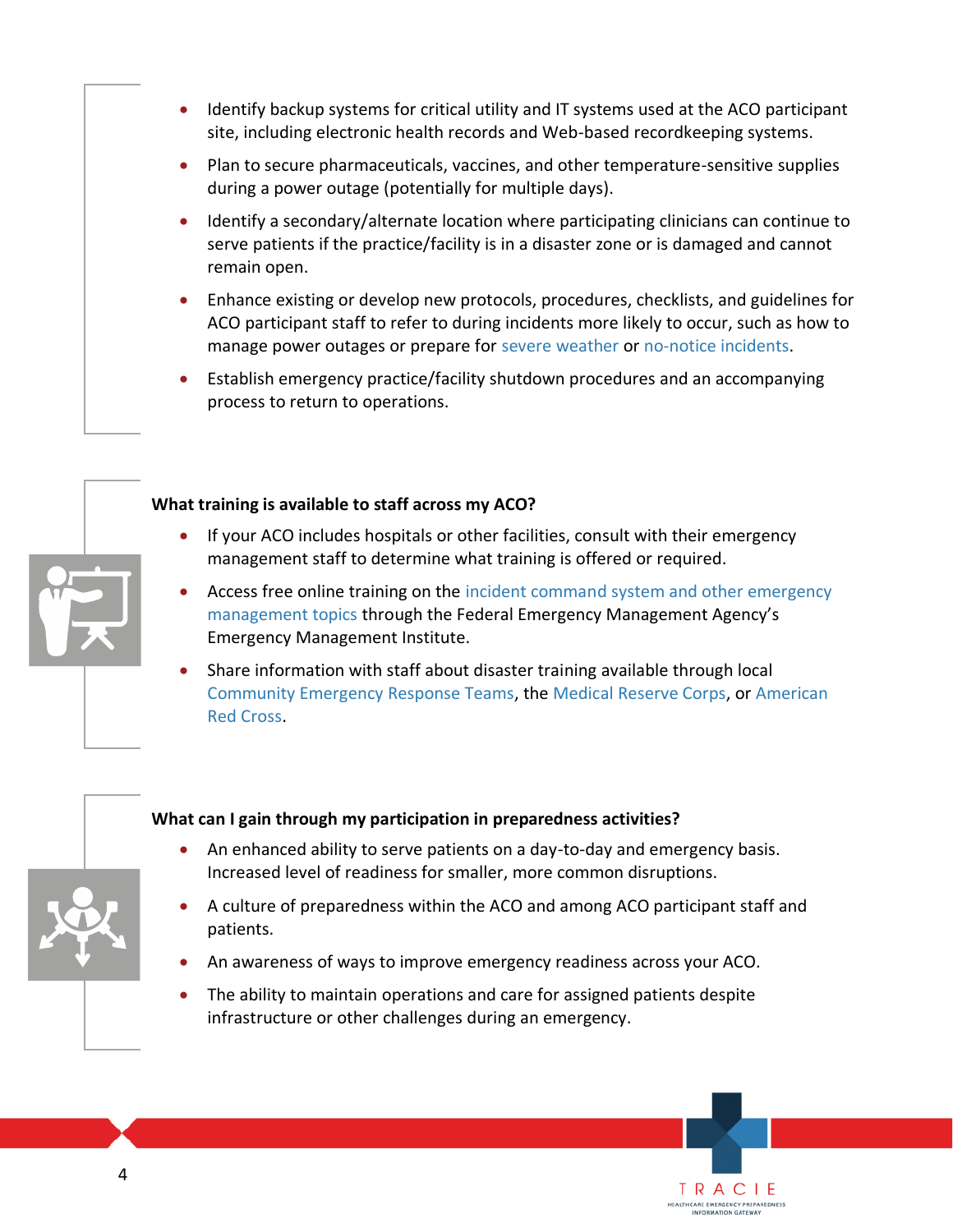- A plan for the orderly referral of patients to alternate sources of care within your ACO if a participating facility or clinic is forced to close in a disaster.
- A better understanding of preparedness and response needs and vulnerabilities within your ACO.
- The opportunity to make a difference in the community.
- Recognition and respect for your capabilities and professional expertise.
- Access to information and expertise from local partners.
- Opportunity to network and build relationships with local hospitals and healthcare facilities that are not participating in your ACO.



#### **Where can I find information about healthcare coalitions and the nation's healthcare system preparedness and response framework?**

- ASPR [Hospital Preparedness Program \(HPP\)](https://www.phe.gov/Preparedness/planning/hpp/Pages/default.aspx) Information
- ASPR [2017-2022 Healthcare Preparedness and Response Capabilities](https://www.phe.gov/Preparedness/planning/hpp/reports/Documents/2017-2022-healthcare-pr-capablities.pdf)
- Select ASPR TRACIE [Health Care Coalition Resources](https://asprtracie.hhs.gov/hcc-resources)

## **Resources for Healthcare Coalitions and Other Partners**

#### **How can ACO leadership and ACO participants contribute to healthcare emergency preparedness and response activities in my community?**

- Reduce demand on local emergency departments by maintaining operations and coordinating care of assigned patients during disasters.
- Assist in the identification and location of particularly vulnerable populations based on analysis of patient data.
- Improve community resilience by providing continuity of care and ongoing communications to the patients they serve during a disaster.
- Engage in risk communication and case management to assigned patients and their loved ones.

TRACIE **IEALTHCARE EMERGENCY PREPAREDNESS** 

• Provide anticipatory guidance to patients such as:

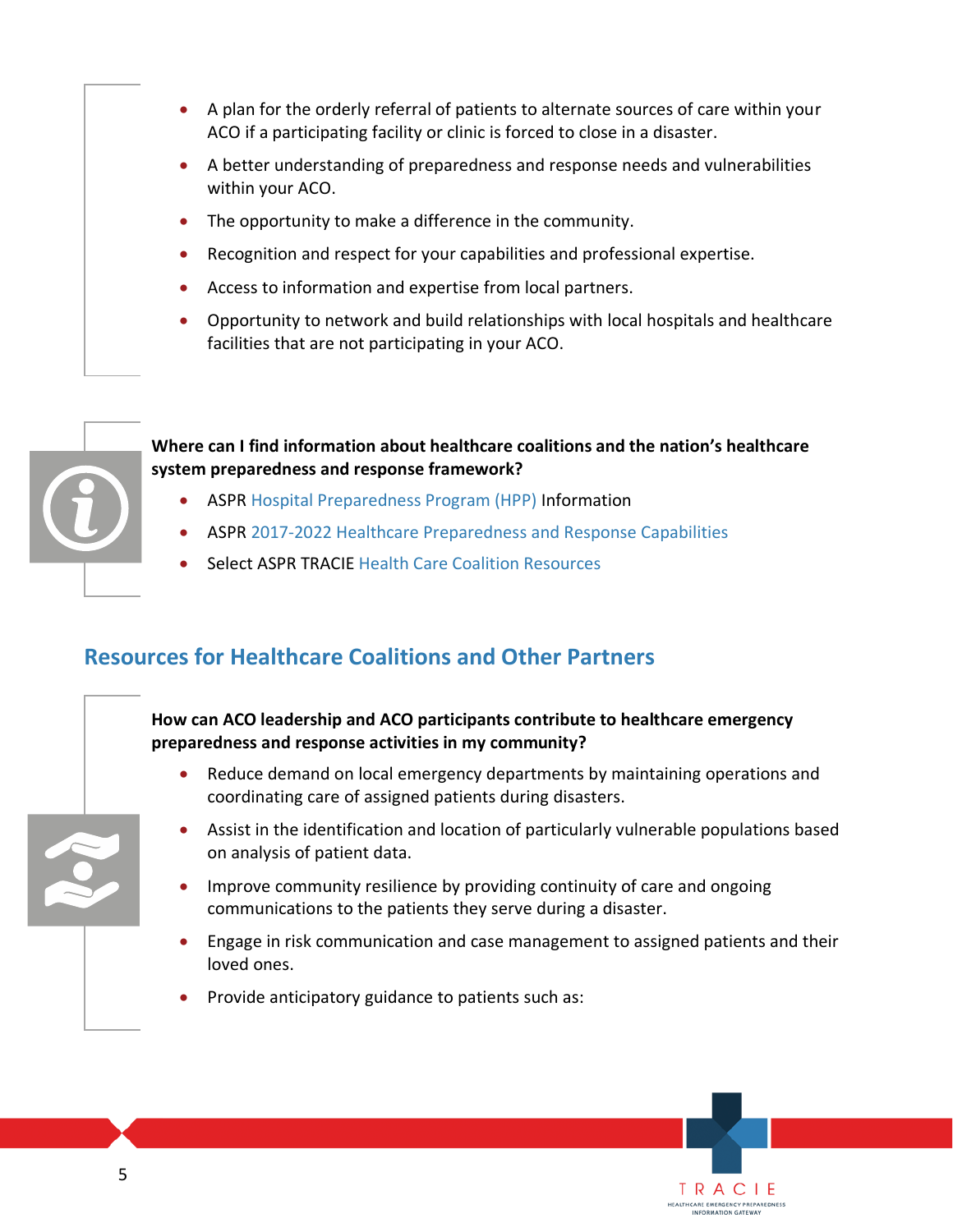- Educating and encouraging patients and their loved ones to sign up for emergency alerts from public safety and utility companies.
- Advising patients with special healthcare needs on the importance of preregistering for special medical needs shelters.
- Support local prophylaxis/vaccination efforts.
- Provide follow-up communications and support during the recovery phase of an emergency.



- The desire to meet the needs of existing patients affected by a community incident.
- A request from a local, state, or federal emergency management or public health agency.
- A request from a health system partner.

#### **What support can partners provide to improve ACOs' ability to participate in and sustain an emergency response?**

- Share guidance and technical assistance from local subject matter experts to inform ACO preparedness activities.
- Provide guidance on strategies to seek reimbursement for costs associated with response activities as well as funding available to repair/rebuild facilities, replace lost supplies and equipment, or otherwise recover from a disaster.
- Encourage ACO leadership and ACO participants to invest in business continuity planning to lay a foundation for continuity of care during disasters.
- Increase awareness of the role ACOs can play in emergency response and recovery.

TRACIE **HEALTHCARE EMERGENCY PREPAREDNESS**